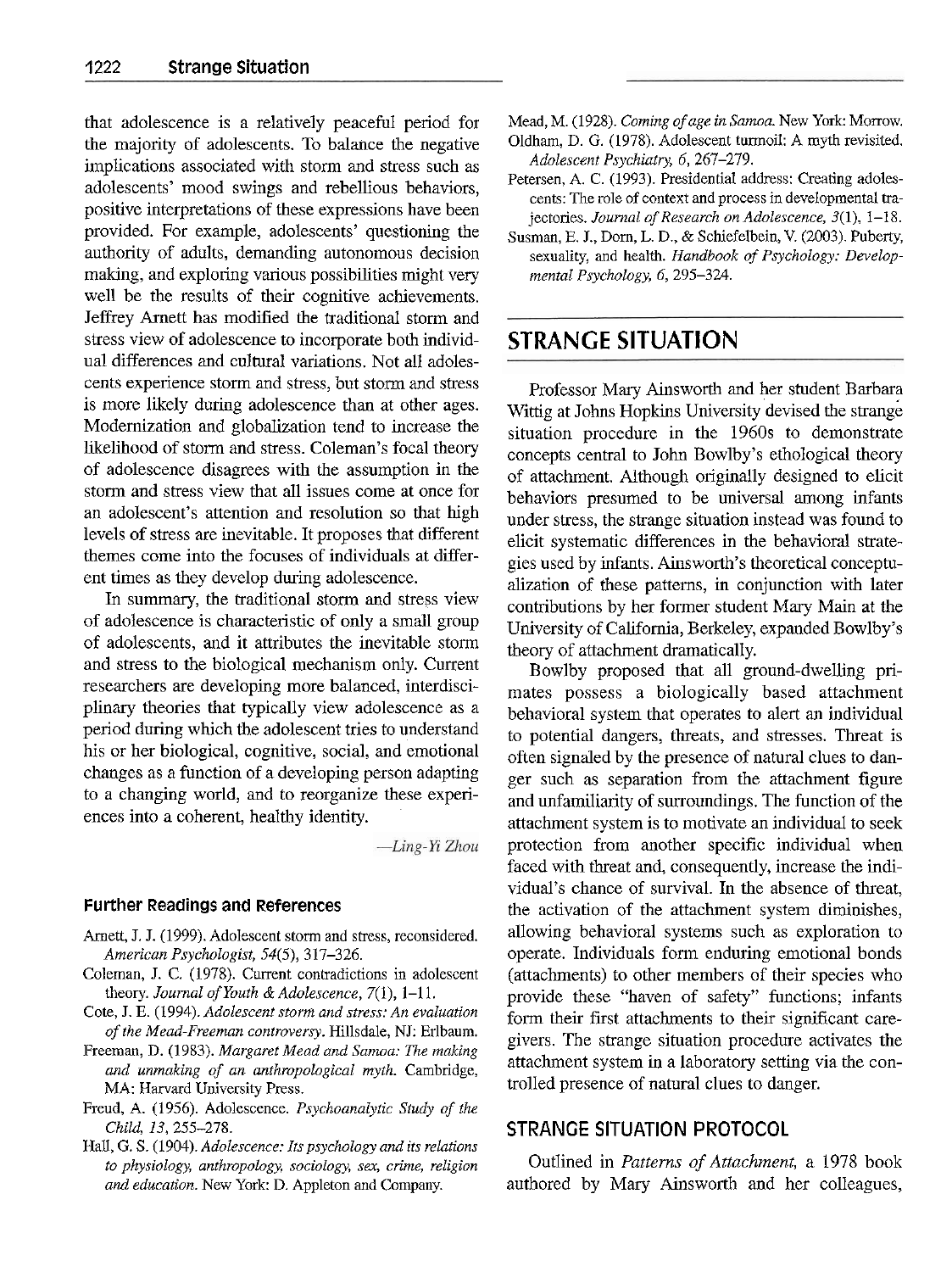the strange situation is conducted in an unfamiliar toy-filled room by an unfamiliar experimenter (the "stranger") and involves a series of eight episodes. The first episode lasts 1 minute, whereas the remaining seven episodes last **3** minutes each. In the fust episode, the stranger introduces the infant and parent to the room then quietly exits. In the second episode, the infant explores the toys on the floor, while the parent sits in a chair and thumbs through a magazine. In the third episode, the stranger enters the room, casually speaks to the mother, then plays with the infant. In the fourth episode (first separation), the parent exits the room, leaving the infant with the stranger. In the fifth episode (first reunion), the parent returns and the stranger exits quietly. In the sixth episode (second separation), the parent again exits, leaving the infant completely alone. In the seventh episode, the stranger enters the room and interacts with the infant. In the eighth and final episode (second reunion), the parent returns and the stranger again exits quietly. The protocol specifies a variety of standardized instmctions to be followed by the parent and stranger during these eight episodes; for example, the parent is instructed to leave her purse next to the chair during the separations and to pick up the infant during the second reunion.

The strange situation is currently conducted with only one modification from the original protocol, based on a theoretically grounded concern. The separations are designed to generate just enough stress to activate an infant's attachment behavioral system, yet not generate so much stress that the child cannot employ a coping strategy. As a result, the separations (episodes 4 and 6) are typically curtailed after the infant has demonstrated distress for under 30 seconds. Curtailing the separations in this way helps ensure that an infant's behavior on reunion is a reflection of the quality of the infant-parent relationship rather than simply a reflection of extreme levels of distress that become increasingly difficult to quell.

Other modifications to the strange situation threaten its validity. It is critical that the procedure not be conducted in the child's home or day care classroom and that the "stranger" role not be filled by an adult whom the infant has met previously. Familiarity with the room or stranger tampers with the appropriate presentation of the natural clues to danger that ground the procedure. In addition, it is critical that the strange situation not be shortened to include only one separation. The procedure relies on the gradual build-up of stress, with the first separation leaving the child with the stranger and the second separation leaving the child alone. Many infants appear calm during the first separation hut become quite distressed upon the second separation; this change in behavior influences classification. Furthermore, it is critical that the strange situation is used only with infants between the ages of 12 and 18 months. Younger children may not yet have become selectively attached to a specific caregiver or may not be capable of crawling to seek proximity to the caregiver, whereas older children are simply not stressed enough by the procedure to adequately trigger the attachment behavioral system.

### **INDIVIDUAL DIFFERENCES IN INFANT STRANGE SITUATION BEHAVIOR**

The strange situation is videotaped and coded based on the infant's overt behaviors. Based on her original sample, Ainsworth identified three general classifications of behavioral patterns, which since have been documented in hundreds of samples worldwide. In the mid-1980s, Mary Main and her student Judith Solomon added a fourth classification that accounted for a diverse group of previously unclassifiable infants. All four of the strange situation classifications reflect the quality of an infant's relationship with a specific caregiver, and thus may be different with respect to each parent. In addition, these classifications refer to the quality, not strength, of attachment. Being attached to someone--even someone who does not provide optimal care--is critical to the survival of all infants. Except under anomalous circumstances, all infants become attached, even when caregivers are maltreating. Furthermore, quality of attachment is not reflected in the amount a child cries when the attachment system is activated. Although an infant's temperament relates to the amount of distress experienced during separation in the strange situation, it is not associated with the infant's classification. An infant's behavior during the separation is useful for placing the reunion behavior in context, but it is primarily the behavior toward the parent on reunion that provides insight into the quality of the attachment relationship.

Infants are classified as secure in the strange situation when they demonstrate the behavioral pattern considered optimally adaptive by Bowlby's theory: balancing their behaviors and attention between attachment (in the presence of threat) and exploration (in the absence of threat). Many of these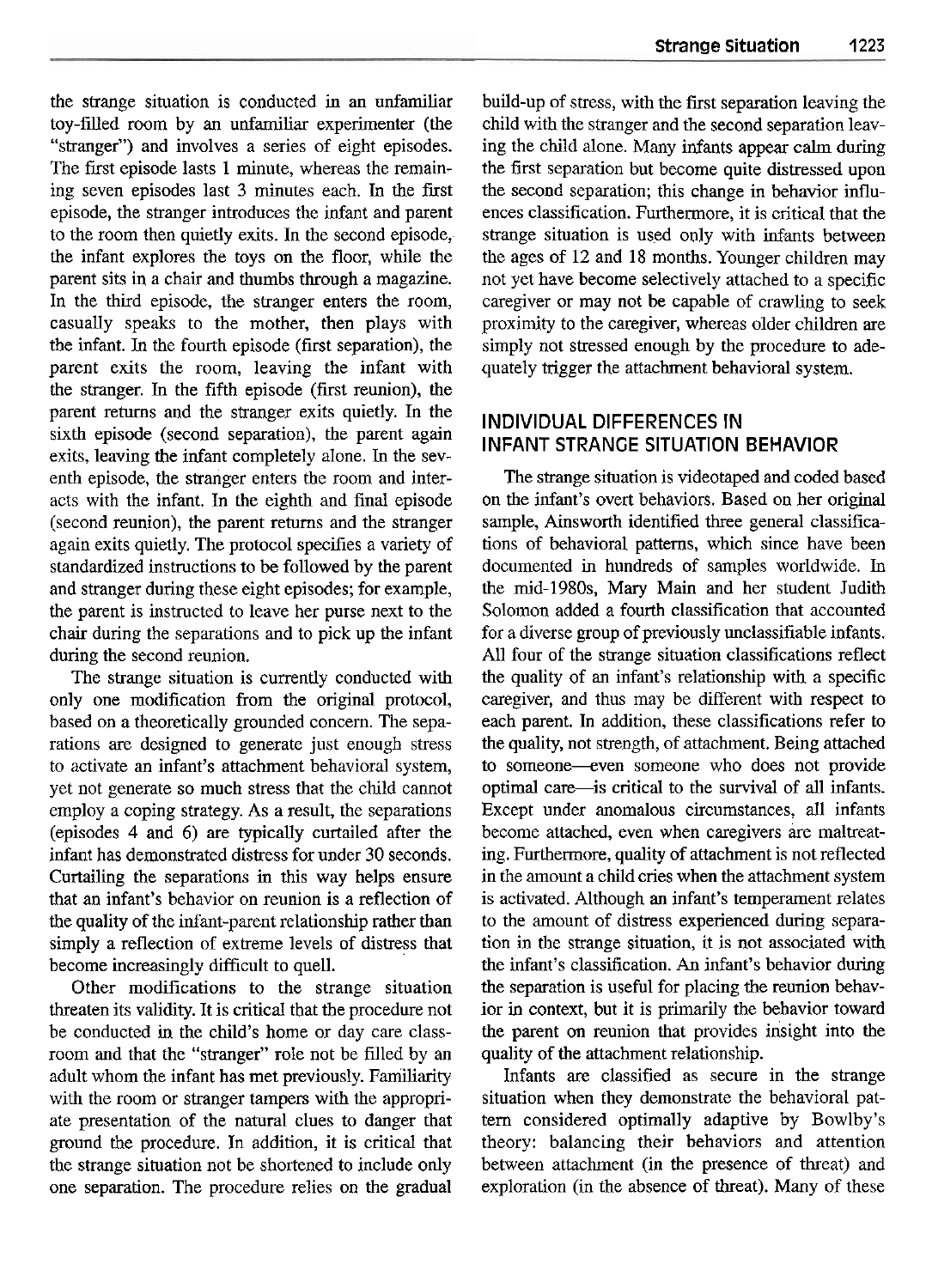infants show a prototypical pattern of being distressed on separation, then promptly calming and returning to play upon reunion with the parent. However, some securely classified infants are highly distressed during separation and are slow to calm upon reunion, whereas others are not overtly distressed and do not seek direct comfort from the parent. However, all infants classified as secure show signs of missing the parent when separated and being pleased at the parent's return. In middle-class samples, approximately 60% of infants typically are classified as secure.

Infants are classified as resistant-ambivalent when they demonstrate behaviors and attention that is inflexibly oriented toward the parent, thus inhibiting exploration even after the threat has passed. These infants are highly distressed upon separation, yet inconsolable upon reunion. For example, many infants classified as ambivalent-resistant cling to the parent upon reunion while simultaneously squirming and pushing away. Infants are classified as avoidant when they show the opposite pattern: behaviors and attention inflexibly oriented away from the parent. These infants do not show overt signs of missing the parent on separation, then actively avoid the parent on reunion. For example, many infants classified as avoidant casually turn their backs toward the parent upon reunion while focusing intently on a toy. Even though avoidant infants appear calm, data on heart rate, stress hormones, and quality of play all reveal that these infants are as stressed as other infants.

Rather than showing a specific and coherent pattern, infants classified as disorganized/disoriented show any of an array of brief yet odd behaviors. For example, these infants may display anomalous postures, stilling, freezing, hand-to-mouth gestures, stereotypes such as constant rocking, and contradictory behavior patterns such as approaching the parent with head averted or starting to approach the parent then suddenly turning away before achieving proximity. These behaviors typically appear within the context of an otherwise organized attentional strategy (secure, resistant-ambivalent, avoidant), which collapses briefly. As a result, the disorganized classification is always assigned in conjunction with the best alternative organized strategy-the strategy thought to collapse.

availability in times of stress, based on the history of their interactions. Indeed, the procedure has been validated largely by its moderate to strong associations to parental behavior in the home. An infant's security in the strange situation is predicted by the parent's sensitivity of care during the first year. Specifically, parents of secure babies identify and correctly interpret their infants' social signals such as crying, then respond to those signals promptly and appropriately. In contrast, avoidant and ambivalent-resistant patterns are associated with a variety of forms of insensitive caregiving. Parents of avoidant infants are especially likely to reject infant bids for attachment and to show discomfort with physical contact, whereas parents of ambivalent-resistant infants are especially likely to be inconsistent and unpredictable.

Whereas these organized patterns are associated with parental sensitivity or insensitivity, disorganized infant behavior is associated with parental behavior that is either maltreating or subtly frightening (e.g., quasidissociative). As Bowlby originally proposed, when frightened, a baby is motivated to flee from the source of alarm and toward the attachment figure. However, as Mary Main and Erik Hesse later pointed out, when the attachment figure actually is the source of alarm, the baby is placed in a behavioral paradox. The behavioral collapse observed in these human infants mirrors collapses shown by other primates experiencing the activation of conflicting behavior systems.

The strange situation has been validated across gender, temperament, and culture. In addition, the procedure has served as a source of validation for a range of additional attachment assessments in childhood and adulthood, including the widely used Adult Attachment Interview, devised by Main and colleagues. Furthermore, security in the strange situation predicts a variety of behaviors, mental representations, and mental health variables throughout childhood and, when environmental and relationship conditions remain stable, into adulthood as well. Overall, the strange situation is one of the most theoretically grounded and widely used instruments in the study of human development.

*-Kirsten Blount-Matthews and Matthew* .I. *Hertenstein* 

See also Ainsworth, Mary Salter; Stranger Anxiety

## CORRELATES OF STRANGE SITUATION CLASSIFICATIONS

Strange situation classifications are thought to reflect an infant's expectations of a particular parent's

#### **Further Readings and References**

Ainsworth, M. D. S., Blehar, M. C., Waters, E., & Wall, S. (1978). *Patterns* of *attachment.* Hillsdale, *NJ:* Erlbaum.